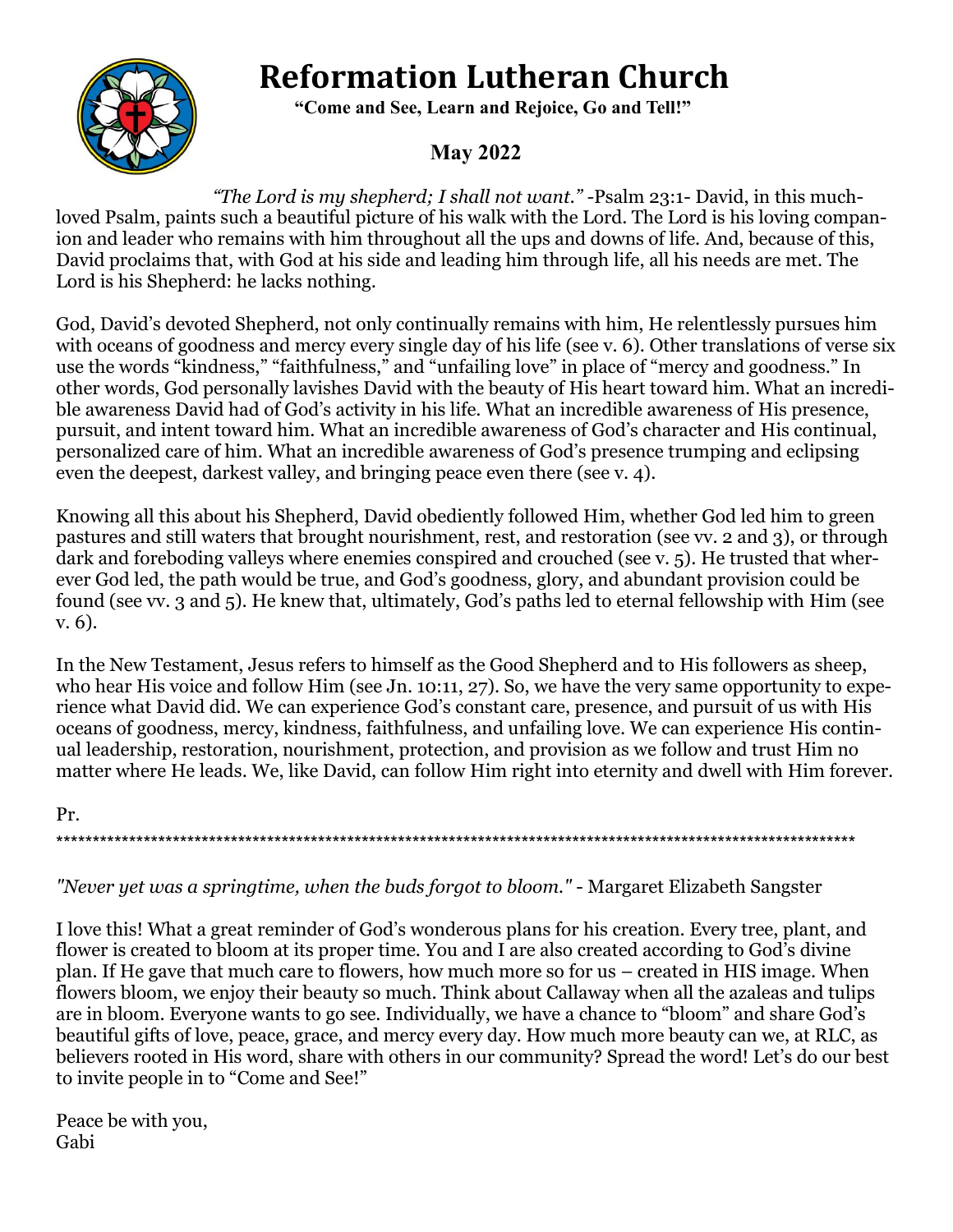**Fellowship:** Our Easter breakfast sure turned out well! Any thoughts or ideas of something to welcome in summer? Maybe a cookout at church? An ice cream sundae social for Mother's/Father's Day? Something for 4th of July? All ideas are welcome! A movie or game night complete with snacks wouldn't be a bad plan either.

**Property:** Our May clean-up day will be Saturday, the 28<sup>th</sup>, 9:00 a.m.

**Education:** Reading the Bible for Faith! Want to learn how to take Bible study to a deeper, more engaging level? Ever wonder why people have different interpretations of the Bible? Want to understand how and why people arrive at different interpretations of the same passage? Do you sometimes find yourself confused or mystified about the meaning when reading the Bible? Want to learn a way to make sense of the Bible for the sake of faith? If your answer to any or all of these questions is yes, then this course is for you!

We have three classes of the 5-session course remaining. It is taught by Bud Thompson, of the St Paul Lutheran Seminary faculty. Pastor Thompson is a retired Lutheran pastor who has 35 years of experience as a parish pastor, 20 years of experience teaching the Bible to university students, and for many years has written on the Bible and Catechism for Connections magazine. It is held every Thursday, at 6PM Central, we will meet online for approximately 90 minutes each session. The sessions will be recorded should someone miss a live session.

**Worship and Music:** Easter is over, but the message of Easter is always with us. There is always an interesting discussion about the greatest season of the church year…Christmas or Easter. No matter which you choose, you're not wrong, but I've always felt it is Easter. Without the resurrection, there is no Christian Church, and belief of Jesus and His resurrection carries with it eternal life…what could be better than that?

We continue our services on Sunday morning at Reformation, Thrive and the Oaks. With Covid, our numbers have dwindled, but we are fully operational and hope that if you have not been coming, you will start seeing you again. Reformation is a special family, and we would love to have you back at our family celebrations...come and bring a friend or neighbor!

**Mission and Ministry:** So – we're a little slow on the get-go so far this year. I'd have loved to see up working on a project, but nothing has come together just yet. Let's work together to get something going! We have Thrivent grant card money just waiting to be used and we just need to find the right thing to get us going. Some ideas are pending, so keep a look out for any upcoming comments.



**May 3rd – Sondra Coulter May 15th – Mel Hanson May 23rd – Linda Adams May 24th – Samuel DeWinter**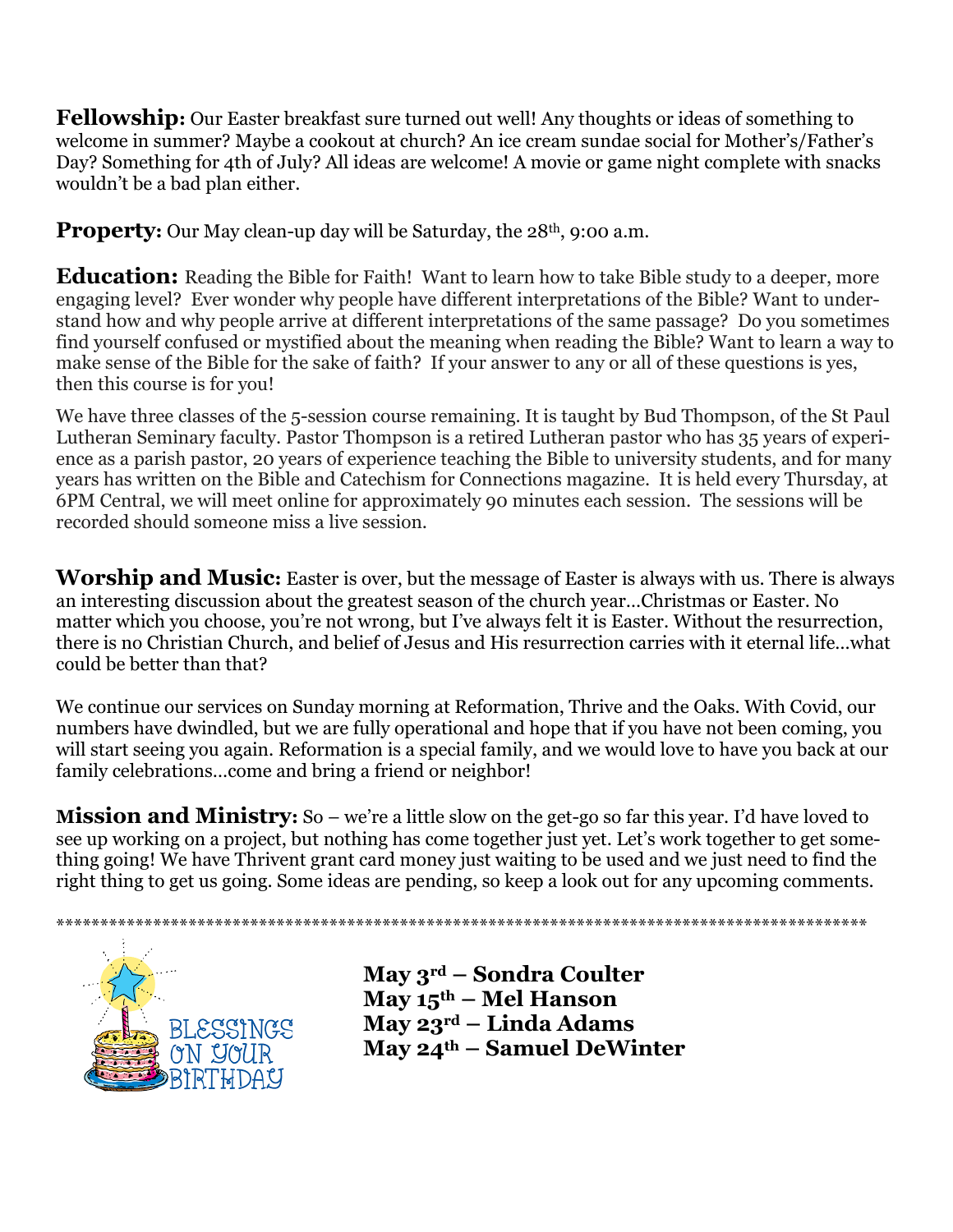## **MAY CALENDAR**

#### **Sunday – May 1st – Executive Council**

**Sunday – May 8th – Mother's Day**

**Sunday – May 15th – Council (We didn't hold Council in April.)**

**(Thursday – May 26th – Last day of school for teachers in HC. Oh – I think I'm the only one that is concerned with that date!!! LOL!!! - Gabi)**

**Saturday – May 28th – Clean-Up Day 9:00 a.m.**

**Monday – May 30th – Memorial Day**

|                    | May 1  | May 8  | <b>May 15</b> | <b>May 22</b> | May 29 |
|--------------------|--------|--------|---------------|---------------|--------|
| <b>Altar Guild</b> | Judy   | Junior | Judy          | Junior        | Judy   |
| <b>Usher</b>       | Junior | Judy   | Junior        | Judy          | Junior |
| Lector             | Chuck  | Gabi   | Karen         | Lynne         | Tammy  |
| <b>Sermon</b>      | Pastor | Pastor | Gabi          | Pastor        | Pastor |
| <b>Thrive</b>      | Pastor | Gabi   | Gabi          | Pastor        | Gabi   |
| Oaks               | Pastor |        | Chuck         |               | Chuck  |

## **WE CONTINUE OUR STUDY OF LUTHERAN HISTORY WITH The Apostolic Lutheran Tradition"**

Apostolic or Laestadian Lutheranism, with its roots in the nineteenth century revival of northern Scandinavia and Finland, remains arguably the most enigmatic aspect of North American Lutheranism.

The small size of this heritage coupled with the social isolation that is found among at least some of its congregations has caused many to overlook these Finnish-ethnic Lutheran groups.

Like other branches of American Lutheranism, Apostolic Lutheranism traces its roots to Pietistic awakening movements that swept across Europe from the seventeenth to the nineteenth centuries. The awakening movement in question was led by Lars Levi Laestadius (1800-1861), a pastor in the State Church (Lutheran) of Sweden. Sometimes called the "Prophet of Lapland," Laestadius carried out his ministry in the region north of the Arctic Circle where Finland, Norway, and Sweden share borders. Therefore, the revival movement that bore his name influenced all of these Nordic countries to some extent, though it was in Finland that Laestadian influence took root most deeply.